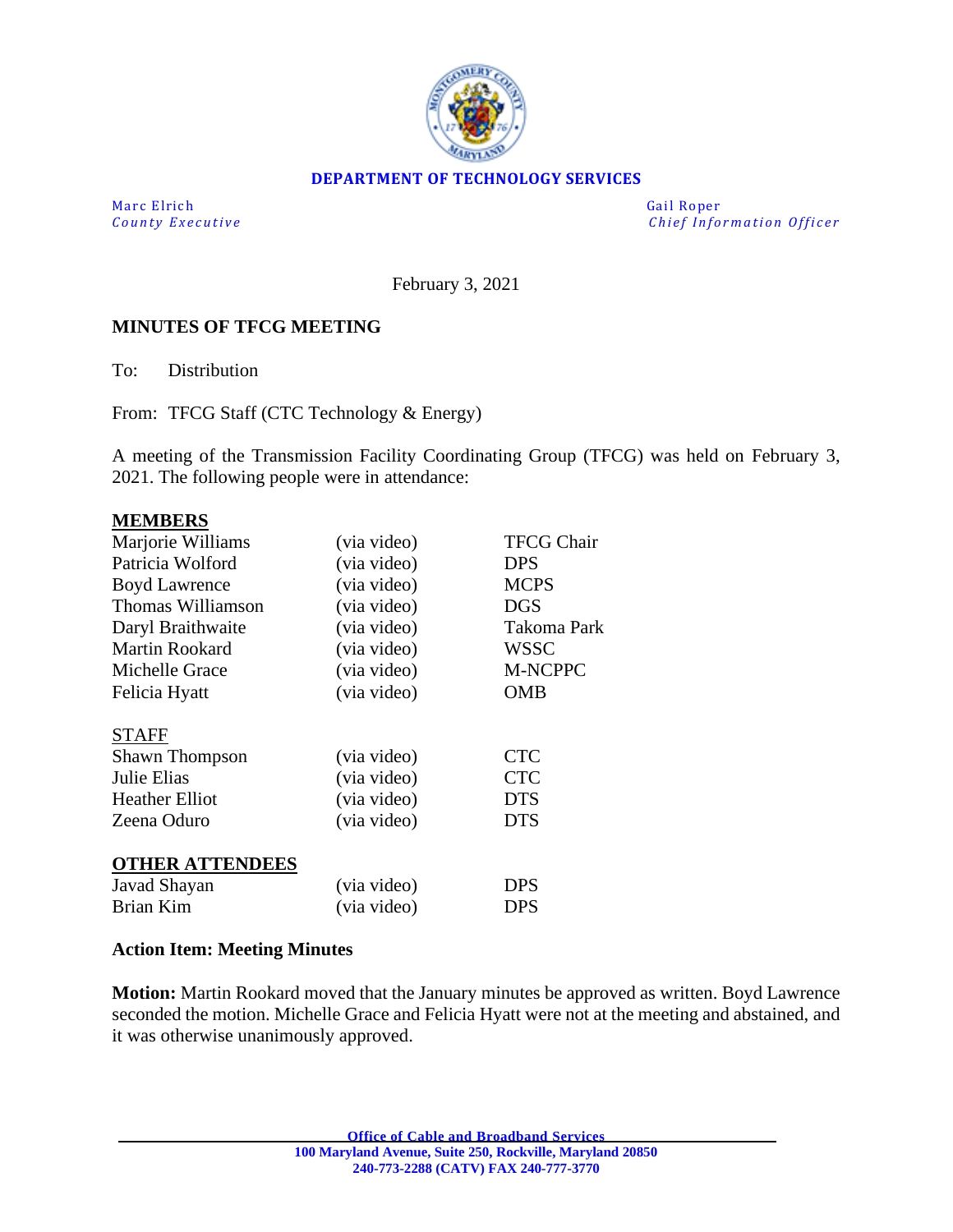Minutes of TFCG Meeting Held February 3, 2021 Page 2 of 11

## **Action Item: Consent Agenda Consent Agenda**

*1. Application Number:* 2020041133 *Type:* Minor Modification *Received (date):* 4/29/2020

 *Revised:* 6/1/2020  *Revised:* 12/7/2020  *Revised:* 1/19/2021

*Applicant:* Site Link Wireless on behalf of T-Mobile *Site Name/Location:* Falls Rd Tank*/* 8505 Aqueduct Rd, Potomac *Zoning Standard:* R-90 *Property Owner:* WSSC *Description:* Remove six antennas and three RRHs. Add nine antennas and six RRHs at 130'/137' on an existing 126' water tank. *Tower Coordinator Recommendation:* Recommended on condition the applicant provides written approval from WSSC at the time of permitting. Recommendation is subject to compliance with all applicable laws.

[https://montgomerycountytfcg.s3.amazonaws.com/Applications/MC2020041133+Applic](https://montgomerycountytfcg.s3.amazonaws.com/Applications/MC2020041133+Application.pdf) [ation.pdf](https://montgomerycountytfcg.s3.amazonaws.com/Applications/MC2020041133+Application.pdf)

*2. Application Number:* 2020051161 *Type:* Minor Modification *Received (date):* 5/15/2020

 *Revised:* 9/21/2020  *Revised:* 1/14/2021  *Revised:* 1/14/2021

*Applicant:* Advantage Engineers on behalf of T-Mobile *Site Name/Location:* Shady Grove Tower*/* 8620 Pleasant Rd, Gaithersburg *Zoning Standard:* GR-1.5 *Property Owner:* WSSC *Description:* T-Mobile is removing (8) existing antennas and (4) RRH. They are adding (12) new antennas and (8) RRhs on existing monopole structure. *Tower Coordinator Recommendation:* Recommended on condition the applicant provides written approval from WSSC at the time of permitting. Recommendation is subject to compliance with all applicable laws. [https://montgomerycountytfcg.s3.amazonaws.com/Applications/MC2020051161+Applic](https://montgomerycountytfcg.s3.amazonaws.com/Applications/MC2020051161+Application.pdf) [ation.pdf](https://montgomerycountytfcg.s3.amazonaws.com/Applications/MC2020051161+Application.pdf)

*3. Application Number:* 2020061185 *Type:* Minor Modification *Received (date):* 6/12/2020

*Revised:* 7/27/2020 *Revised:* 1/15/2021

*Applicant:* Site Link Wireless on behalf of T-Mobile *Site Name/Location:* Olney Water Tank*/* 17710 Buehler Rd, Olney *Zoning Standard:* RT-12.5 *Property Owner:* WSSC *Description:* T-Mobile proposes to remove (3) antennas and install (6) new panel antennas, and remove and replace (6) RRU's. T-Mobile also proposes to install (2) new cabinets and extend T-Mobile's equipment pad at the existing water tank telecom site. No ground work.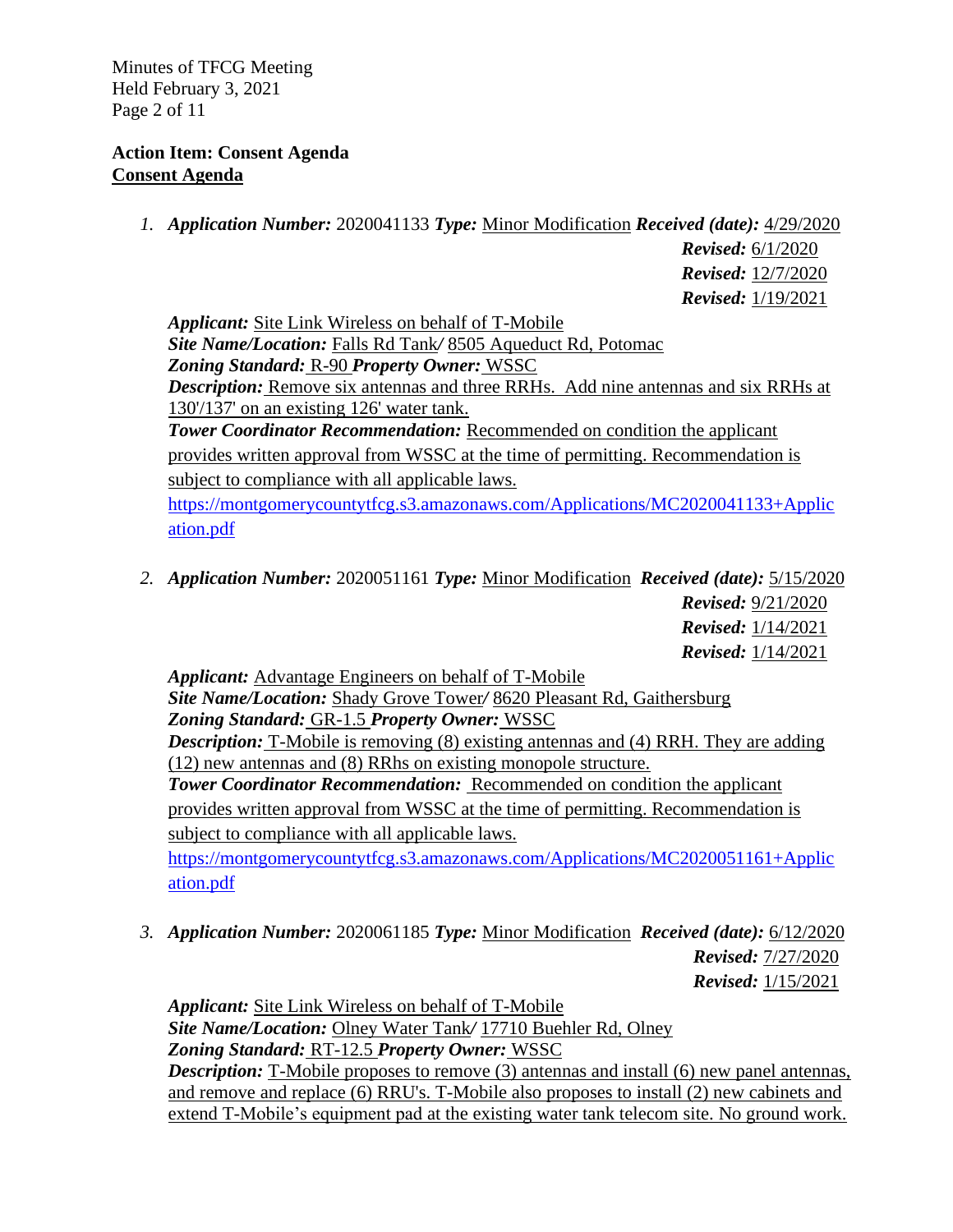**Tower Coordinator Recommendation:** Recommended on condition the applicant provides written approval from WSSC at the time of permitting. Recommendation is subject to compliance with all applicable laws. [https://montgomerycountytfcg.s3.amazonaws.com/Applications/MC2020061185+Applic](https://montgomerycountytfcg.s3.amazonaws.com/Applications/MC2020061185+Application.pdf) [ation.pdf](https://montgomerycountytfcg.s3.amazonaws.com/Applications/MC2020061185+Application.pdf)

*4. Application Number:* 2020081229 *Type:* Minor Modification *Received (date):* 8/6/2020

 *Revised:* 11/12/2020  *Revised:* 1/21/2021

*Applicant:* Site Link Wireless on behalf of T-Mobile

*Site Name/Location:* Daly Elementary School*/* 20301 Brandermill Dr, Germantown *Zoning Standard:* R-90 *Property Owner:* MNCPPC

**Description:** T-Mobile proposes to remove (3) antennas, relocate (3) antennas, and install (6) new antennas, as well as remove and replace (6) RRUs and install (2) new cabinets at the existing telecom monopole site. No ground work.

**Tower Coordinator Recommendation:** Recommended on condition the applicant provides written approval from the Superintendent of Montgomery County Public Schools of the attachments at the time of permitting. Recommendation is subject to compliance with all applicable laws.

[https://montgomerycountytfcg.s3.amazonaws.com/Applications/MC2020081229+Applicati](https://montgomerycountytfcg.s3.amazonaws.com/Applications/MC2020081229+Application.pdf) [on.pdf](https://montgomerycountytfcg.s3.amazonaws.com/Applications/MC2020081229+Application.pdf)

*5. Application Number:* 2020101306 *Type:* Minor Modification *Received (date):* 10/16/2020

*Revised:* 11/19/2020 *Revised:* 1/13/2021 *Revised:* 1/20/2021

*Applicant:* Advantage Engineers on behalf of T-Mobile *Site Name/Location:* Fraley Farm Silo*/* 17800 Bowie Mill Rd, Derwood *Zoning Standard:* RE-1 *Property Owner:* Kenneth Fraley *Description:* Remove (1)  $\&$  add (2) equipment cabinets, remove (3)  $\&$  add (9) antennas, and add (6) RRUs and other associated equipment in existing silo. *Tower Coordinator Recommendation:* Recommended. Recommendation is subject to compliance with all applicable laws. [https://montgomerycountytfcg.s3.amazonaws.com/Applications/MC2020101306+Applic](https://montgomerycountytfcg.s3.amazonaws.com/Applications/MC2020101306+Application.pdf)

[ation.pdf](https://montgomerycountytfcg.s3.amazonaws.com/Applications/MC2020101306+Application.pdf)

*6. Application Number:* 2020101309 *Type:* Minor Modification *Received (date):* 10/20/2020  *Revised:* 11/19/2020  *Revised:* 1/19/2021

*Applicant:* Site Link Wireless on behalf of T-Mobile *Site Name/Location:* Albert Einstein High School*/* 11135 Newport Mill Rd, Silver Spring *Zoning Standard:* R-60 *Property Owner:* MCPS **Description:** T-Mobile proposes to install (3) new panel antennas, remove and replace (6)

RRUs and remove (1) cabinet and install (2) new cabinets at the existing telecom monopole site.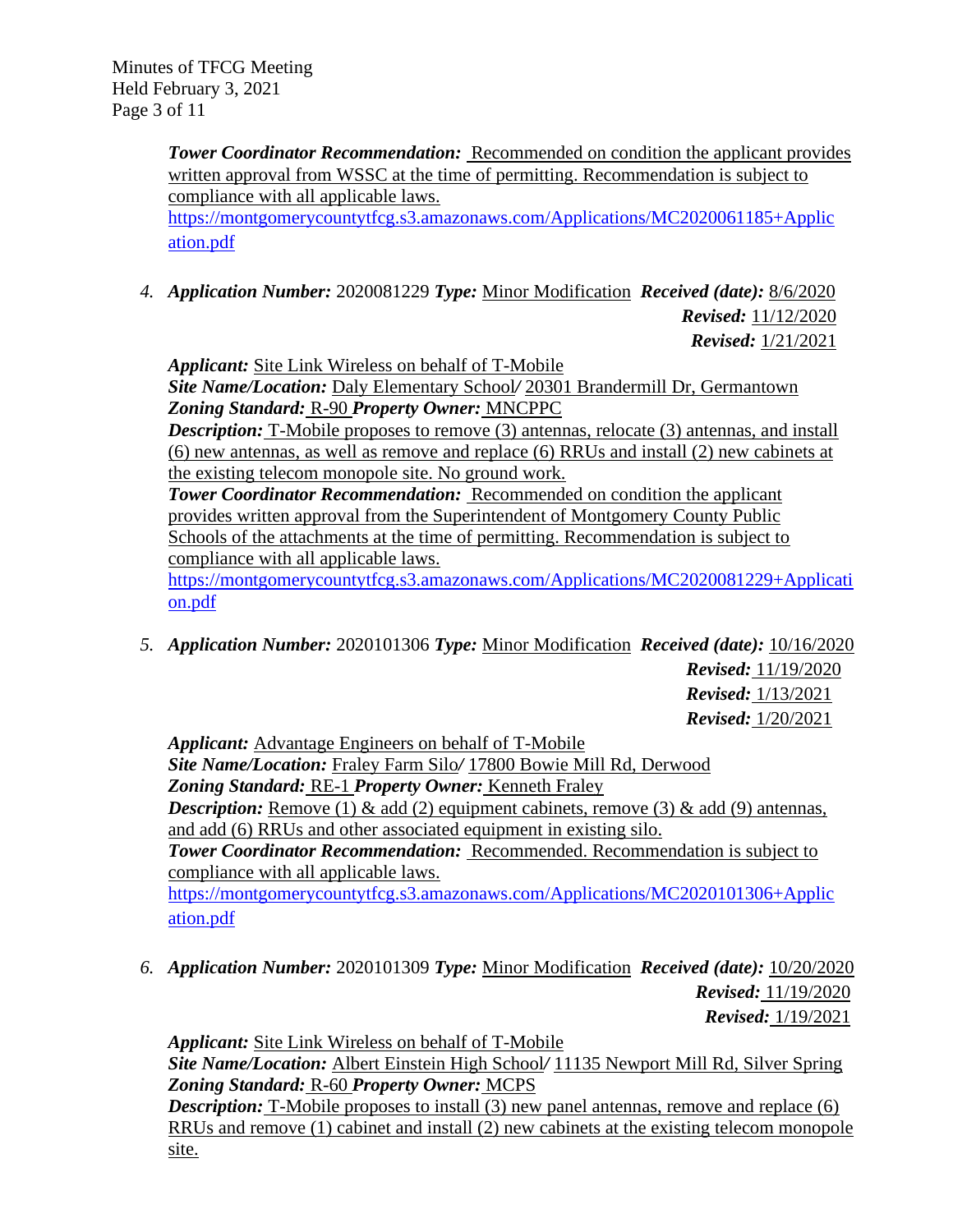**Tower Coordinator Recommendation:** Recommended on condition the applicant provides written approval from the Superintendent of Montgomery County Public Schools of the attachments at the time of permitting. Recommendation is subject to compliance with all applicable laws.

[https://montgomerycountytfcg.s3.amazonaws.com/Applications/MC2020101309+Applic](https://montgomerycountytfcg.s3.amazonaws.com/Applications/MC2020101309+Application.pdf) [ation.pdf](https://montgomerycountytfcg.s3.amazonaws.com/Applications/MC2020101309+Application.pdf)

*7. Application Number:* 2020111325 *Type:* Minor Modification *Received (date):* 11/12/2020

 *Revised:* 11/24/2020  *Revised:* 1/19/2021

*Applicant:* Site Link Wireless on behalf of T-Mobile *Site Name/Location:* Layhill Rd*/* 14301 Layhill Rd, Silver Spring *Zoning Standard:* EOF-1.5, H-75 *Property Owner:* Layhill Associates LLC *Description:* T-Mobile proposes to remove and replace (4) panel antennas, install (4) new RRUs, and install (2) new cabinets at the existing telecom rooftop site. *Tower Coordinator Recommendation:* Recommended. Recommendation is subject to compliance with all applicable laws. [https://montgomerycountytfcg.s3.amazonaws.com/Applications/MC2020111325+Applic](https://montgomerycountytfcg.s3.amazonaws.com/Applications/MC2020111325+Application.pdf) [ation.pdf](https://montgomerycountytfcg.s3.amazonaws.com/Applications/MC2020111325+Application.pdf)

*8. Application Number:* 2020111327 *Type:* Minor Modification *Received (date):* 11/12/2020 *Revised:* 1/12/2021

 *Revised:* 1/14/2021

*Applicant:* Site Link Wireless on behalf of T-Mobile

*Site Name/Location:* Glenmont Tank*/* 12413 (12405) Gerogia Ave, Silver Spring *Zoning Standard:* CR-2.0 *Property Owner:* WSSC

*Description:* T-Mobile proposes to remove and replace (6) panel antennas, remove (9) RRUs, install (3) new RRUs and install (2) new cabinets at the existing telecom water tank site.

**Tower Coordinator Recommendation:** Recommended on condition the applicant provides written approval from WSSC at the time of permitting. Recommendation is subject to compliance with all applicable laws.

[https://montgomerycountytfcg.s3.amazonaws.com/Applications/MC2020111327+Applicati](https://montgomerycountytfcg.s3.amazonaws.com/Applications/MC2020111327+Application.pdf) [on.pdf](https://montgomerycountytfcg.s3.amazonaws.com/Applications/MC2020111327+Application.pdf)

*9. Application Number:* 2020111329 *Type:* Minor Modification *Received (date):* 11/18/2020 *Revised:* 12/30/2020 *Revised:* 1/11/2021

*Applicant:* Site Link Wireless on behalf of T-Mobile

*Site Name/Location:* Shady Grove Medical Center*/* 9850 Key West Ave, Rockville *Zoning Standard:* CR 1.0 *Property Owner:* HSRE-Cap Med Shady Grove Med Village LLC

*Description:* T-Mobile proposes to remove and replace (6) panel antennas, remove (3) existing RRUs, remove (2) existing cabinets, and install (6) new RRUS and install (3) new cabinets.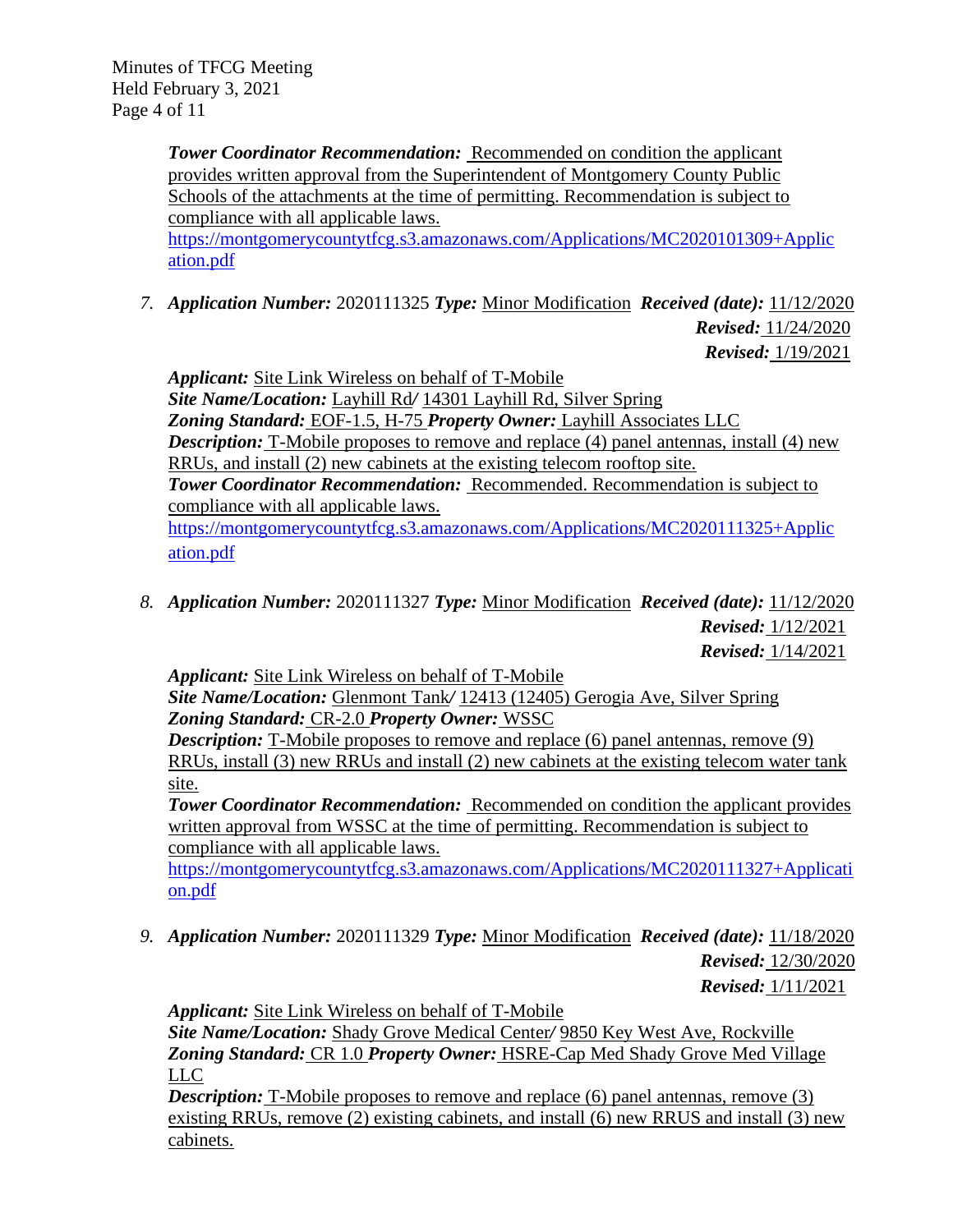**Tower Coordinator Recommendation:** Recommended. Recommendation is subject to compliance with all applicable laws. [https://montgomerycountytfcg.s3.amazonaws.com/Applications/MC2020111329+Applicati](https://montgomerycountytfcg.s3.amazonaws.com/Applications/MC2020111329+Application.pdf) [on.pdf](https://montgomerycountytfcg.s3.amazonaws.com/Applications/MC2020111329+Application.pdf)

*10. Application Number:* 2020121332 *Type:* Minor Modification *Received (date):* 12/9/2020 *Revised:* 12/14/2020 *Revised:* 1/8/2021

*Applicant:* Crown Castle on behalf of AT&T Wireless

*Full Corporate Name of the Facility Owner:* New Cingular Wireless PCS, LLC *Site Name/Location:* Goshen Church Monopole*/* 7700 Brink Rd, Gaithersburg *Zoning Standard:* R-200 *Property Owner:* Goshen United Methodist Church *Description:* Remove (3) existing antennas and install (3) new Commscope SBNHH-1D65B Antennas. Remove (6) existing TMA's and install (3) new Commscope - TMAT23B-21A TMA's at the existing 94' RAD center. Remove (3) existing antennas and install (3) new Commscope SBNHH-1D65B Antennas. Remove (6) existing TMA's and install (3) new Commscope - TMAT23B-21A TMA's at the existing 104' RAD center. *Tower Coordinator Recommendation:* Recommended. Recommendation is subject to compliance with all applicable laws.

[https://montgomerycountytfcg.s3.amazonaws.com/Applications/MC2020121332+Applicati](https://montgomerycountytfcg.s3.amazonaws.com/Applications/MC2020121332+Application.pdf) [on.pdf](https://montgomerycountytfcg.s3.amazonaws.com/Applications/MC2020121332+Application.pdf)

*11. Application Number:* 2020121337 *Type:* Minor Modification *Received (date):* 12/10/2020 *Revised:* 1/5/2021

*Applicant:* Jacobs on behalf of AT&T Wireless

*Full Corporate Name of the Facility Owner:* New Cingular Wireless PCS, LLC *Site Name/Location:* Pepco 103-S*/* 8700 Snouffer School Rd, Gaithersburg *Zoning Standard:* R-200 *Property Owner:* Pepco

*Description:* AT&T is removing (6) existing antennas and (9) existing RRHs. They are adding (6) new antennas and (12) new RRHs on existing tower structure. All the existing RRHs are being removed on the ground and new RRHs are also being added on the ground. *Tower Coordinator Recommendation:* Recommended. Recommendation is subject to compliance with all applicable laws.

[https://montgomerycountytfcg.s3.amazonaws.com/Applications/MC2020121337+Applicati](https://montgomerycountytfcg.s3.amazonaws.com/Applications/MC2020121337+Application.pdf) [on.pdf](https://montgomerycountytfcg.s3.amazonaws.com/Applications/MC2020121337+Application.pdf)

*12. Application Number:* 2020121340 *Type:* Minor Modification *Received (date):* 12/23/2020  *Revised:* 1/5/2021

*Applicant:* Crown Castle on behalf of T-Mobile *Site Name/Location:* Public Storage Prosperity*/* 12355 Prosperity Dr, Silver Spring *Zoning Standard:* CR-0.75 *Property Owner:* Public Storage LP *Description:* T-Mobile proposes to add (3) new Ericsson AIR6449 B41 antennas, (6) new 4424 B25, (6) new RRUS32 B66A RRUS, (1) 6160 cabinet, (1) B160 battery cabinet, and (1) square platform mount.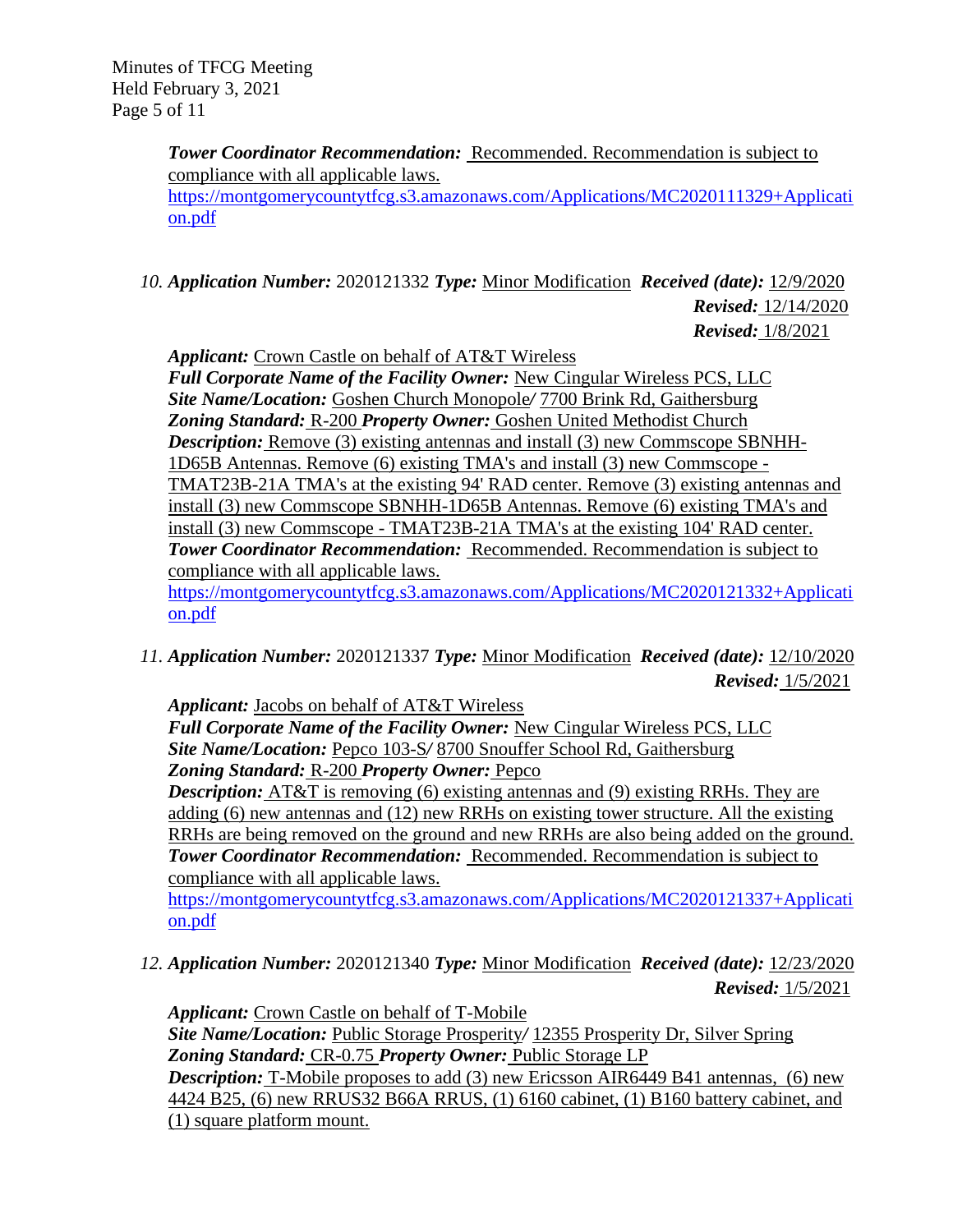Minutes of TFCG Meeting Held February 3, 2021 Page 6 of 11

> **Tower Coordinator Recommendation: Recommended. Recommendation is subject to** compliance with all applicable laws. [https://montgomerycountytfcg.s3.amazonaws.com/Applications/MC2020121340+Applic](https://montgomerycountytfcg.s3.amazonaws.com/Applications/MC2020121340+Application.pdf) [ation.pdf](https://montgomerycountytfcg.s3.amazonaws.com/Applications/MC2020121340+Application.pdf)

*13. Application Number:* 2020121343 *Type:* Minor Modification *Received (date):* 12/28/2020  *Revised:* 1/7/2021

*Applicant:* Site Link Wireless on behalf of T-Mobile

*Site Name/Location:* Rebecca Building*/* 10920 Connecticut Ave, Kensington *Zoning Standard:* R-60 *Property Owner:* Rebecca Limited Partnership *Description:* T-Mobile is proposing to remove (6) existing antennas, replace with (6) new antennas, add (3) new antennas, remove (6) existing RRUs, replace with (6) new RRUs, add (6) new hybrid lines, remove (1) existing cabinet, and add (2) new cabinets. *Tower Coordinator Recommendation:* Recommended. Recommendation is subject to compliance with all applicable laws.

[https://montgomerycountytfcg.s3.amazonaws.com/Applications/MC2020121343+Applicati](https://montgomerycountytfcg.s3.amazonaws.com/Applications/MC2020121343+Application.pdf) [on.pdf](https://montgomerycountytfcg.s3.amazonaws.com/Applications/MC2020121343+Application.pdf)

*14. Application Number:* 2020121344 *Type:* Minor Modification *Received (date):* 12/28/2020  *Revised:* 1/7/2021

 *Revised:* 1/14/2021

*Applicant:* Site Link Wireless on behalf of T-Mobile

*Site Name/Location:* University Gardens*/* 440 University Blvd, Silver Spring *Zoning Standard:* R-60 *Property Owner:* Korean Community Sr. Housing *Description:* T-Mobile is proposing to remove (3) existing antennas, replace with (3) new antennas, add (3) new antennas, remove (3) existing RRUs, replace with (3) new RRUs, add (3) new RRUs, add (3) hybrid lines, remove (1) cabinet, add (2) new cabinets, upgrade an existing cabinet, remove (2) existing mounts, and replace with (2) new mounts. *Tower Coordinator Recommendation:* Recommended. Recommendation is subject to compliance with all applicable laws.

[https://montgomerycountytfcg.s3.amazonaws.com/Applications/MC2020121344+Applicati](https://montgomerycountytfcg.s3.amazonaws.com/Applications/MC2020121344+Application.pdf) [on.pdf](https://montgomerycountytfcg.s3.amazonaws.com/Applications/MC2020121344+Application.pdf)

*15. Application Number:* 2020121345 *Type:* Minor Modification *Received (date):* 12/28/2020  *Revised:* 1/26/2021

*Applicant:* Site Link Wireless on behalf of T-Mobile

*Site Name/Location:* Semmes Building*/* 10220 River Rd, Potomac *Zoning Standard:* NR-0.75 *Property Owner:* Semmes

*Description:* T-Mobile is proposing to remove (9) existing antennas, replace with (9) new antennas, remove (3) existing RRUs, add (6) new RRUs, add (6) hybrid lines, remove (1) existing cabinet, and replace with (2) new cabinets.

*Tower Coordinator Recommendation:* Recommended. Recommendation is subject to compliance with all applicable laws.

[https://montgomerycountytfcg.s3.amazonaws.com/Applications/MC2020121345+Applicati](https://montgomerycountytfcg.s3.amazonaws.com/Applications/MC2020121345+Application.pdf) [on.pdf](https://montgomerycountytfcg.s3.amazonaws.com/Applications/MC2020121345+Application.pdf)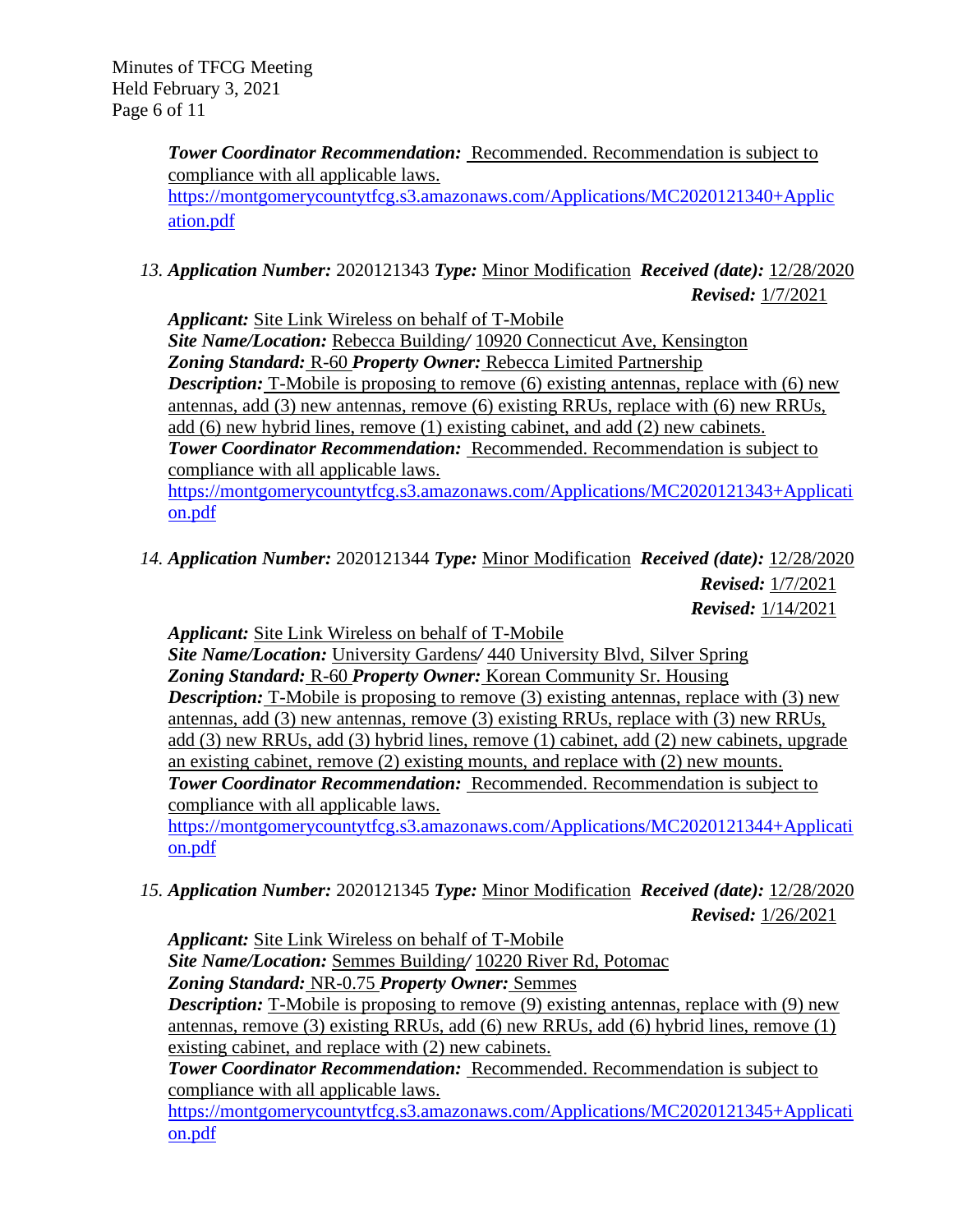Minutes of TFCG Meeting Held February 3, 2021 Page 7 of 11

> *16. Application Number:* 2020121347 *Type:* Minor Modification *Received (date):* 12/29/2020  *Revised:* 1/12/2021

*Applicant:* Site Link Wireless on behalf of T-Mobile *Site Name/Location:* Veirs Mill*/* 12125 Veirs Mill Rd, Silver Spring *Zoning Standard:* CRT-1.25 C-0.75 R-.075 H-65 *Property Owner:* Action Chapel International City of Truth Inc *Description:* T-Mobile is proposing to remove (4) existing antennas, replace with (4) new antennas, add (4) new antennas, remove (4) existing RRUs, replace with (4) new RRUs, add (4) new RRUs, add (2) new cabinets, and add (8) new hybrid lines. *Tower Coordinator Recommendation:* Recommended. Recommendation is subject to compliance with all applicable laws. [https://montgomerycountytfcg.s3.amazonaws.com/Applications/MC2020121347+Applicati](https://montgomerycountytfcg.s3.amazonaws.com/Applications/MC2020121347+Application.pdf) [on.pdf](https://montgomerycountytfcg.s3.amazonaws.com/Applications/MC2020121347+Application.pdf)

*17. Application Number:* 2020121348 *Type:* Minor Modification *Received (date):* 12/31/2020  *Revised:* 1/12/2021

*Applicant:* Site Link Wireless on behalf of T-Mobile *Site Name/Location:* Woodside Water Tank*/* 1945 Seminary Pl, Silver Spring *Zoning Standard:* R-60 *Property Owner:* WSSC

*Description:* T-Mobile is proposing to remove (6) existing antennas, replace with (6) new antennas, add (3) new RRUs, add (6) new hybrid lines, remove (2) existing cabinets, replace with (2) new cabinets.

**Tower Coordinator Recommendation:** Recommended on condition the applicant provides written approval from WSSC at the time of permitting. Recommendation is subject to compliance with all applicable laws.

[https://montgomerycountytfcg.s3.amazonaws.com/Applications/MC2020121348+Applicati](https://montgomerycountytfcg.s3.amazonaws.com/Applications/MC2020121348+Application.pdf) [on.pdf](https://montgomerycountytfcg.s3.amazonaws.com/Applications/MC2020121348+Application.pdf)

*18. Application Number:* 2020121349 *Type:* Minor Modification *Received (date):* 12/31/2020  *Revised:* 1/25/2021

*Applicant:* Site Link Wireless on behalf of T-Mobile *Site Name/Location:* Claridge House Apts*/* 2445 Lyttonsville Rd, Silver Spring *Zoning Standard:* CRT - 1.25, C - 0.25, R - 1.25, H - 150 *Property Owner:* C & C Apartments Assoc LP

*Description:* T-Mobile is proposing to remove (6) existing antennas, replace with (6) new antennas, remove (3) existing RRUs, replace with (6) new RRUs, add (3) new hybrid lines, and add (2) new cabinets.

**Tower Coordinator Recommendation: Recommended. Recommendation is subject to** compliance with all applicable laws.

[https://montgomerycountytfcg.s3.amazonaws.com/Applications/MC2020121349+Applicati](https://montgomerycountytfcg.s3.amazonaws.com/Applications/MC2020121349+Application.pdf) [on.pdf](https://montgomerycountytfcg.s3.amazonaws.com/Applications/MC2020121349+Application.pdf)

*19. Application Number:* 2020121350 *Type:* Minor Modification *Received (date):* 12/31/2020  *Revised:* 1/11/2021

*Applicant:* Site Link Wireless on behalf of T-Mobile *Site Name/Location:* Designer Gallery*/* 4218 Howard Ave, Kensington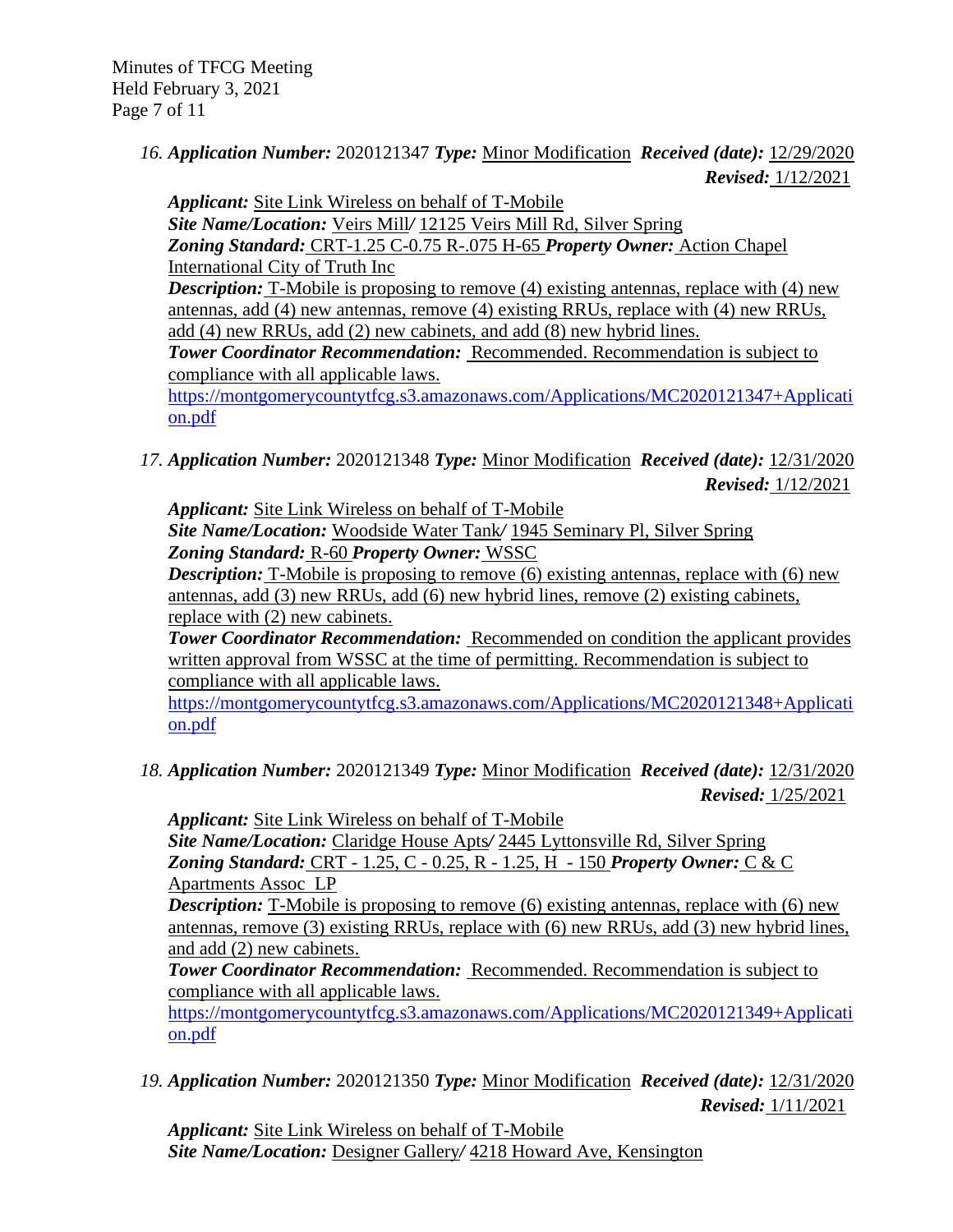Minutes of TFCG Meeting Held February 3, 2021 Page 8 of 11

*Zoning Standard:* IM-2.5 *Property Owner:* Gary Rosenthal

*Description:* T-Mobile is proposing to remove (3) existing antennas, add (6) new antennas, add (3) new RRUs, add (2) new cabinets, and add (2) new hybrid lines.

*Tower Coordinator Recommendation:* Recommended. Recommendation is subject to compliance with all applicable laws.

[https://montgomerycountytfcg.s3.amazonaws.com/Applications/MC2020121350+Applicati](https://montgomerycountytfcg.s3.amazonaws.com/Applications/MC2020121350+Application.pdf) [on.pdf](https://montgomerycountytfcg.s3.amazonaws.com/Applications/MC2020121350+Application.pdf)

*20. Application Number:* 2020121351 *Type:* Minor Modification *Received (date):* 12/31/2020 *Revised:* 1/18/2021 *Revised:* 1/25/2021

*Revised:* 1/26/2021

*Applicant:* Site Link Wireless on behalf of T-Mobile

*Site Name/Location:* Sunrise Apts*/* 19310 Clubhouse Rd, Gaithersburg

*Zoning Standard:* R-10 *Property Owner:* Sunrise Assisted Living

*Description:* T-Mobile is proposing to remove (6) existing antennas, replace with (6) new antennas, remove (3) existing RRUs, add (6) new RRUs, add (3) new hybrid lines, remove (1) cabinet, and add (2) new cabinets,

*Tower Coordinator Recommendation:* Recommended. Recommendation is subject to compliance with all applicable laws.

[https://montgomerycountytfcg.s3.amazonaws.com/Applications/MC2021011351+Applicati](https://montgomerycountytfcg.s3.amazonaws.com/Applications/MC2021011351+Application.pdf) [on.pdf](https://montgomerycountytfcg.s3.amazonaws.com/Applications/MC2021011351+Application.pdf)

*21. Application Number:* 2021011352 *Type:* Minor Modification *Received (date):* 1/7/2021 *Revised:* 1/21/2021 *Revised:* 1/26/2021

*Applicant:* NB&C on behalf of T-Mobile

*Site Name/Location:* Village Square Apartments*/* 12011 Veirs Mill Rd, Silver Spring *Zoning Standard:* R-30 *Property Owner:* Grossberg Louis C ET AL

*Description:* T-Mobile proposes removing (3) antennas, (3) radios, and (1) cabinet, and installing (9) antennas, (6) radios, (1) cabinet, (1 RF transparent chimney, and (1) RF transparent cylinder.

*Tower Coordinator Recommendation:* Recommended. Recommendation is subject to compliance with all applicable laws.

[https://montgomerycountytfcg.s3.amazonaws.com/Applications/MC2021011352+Applicati](https://montgomerycountytfcg.s3.amazonaws.com/Applications/MC2021011352+Application.pdf) [on.pdf](https://montgomerycountytfcg.s3.amazonaws.com/Applications/MC2021011352+Application.pdf)

*22. Application Number:* 2021011353 *Type:* Minor Modification *Received (date):* 1/11/2021 *Revised:* 1/25/2021

*Revised:* 1/26/2021

*Applicant:* NB&C on behalf of T-Mobile *Site Name/Location:* Summit Hills Apartments*/* 8484 16th St, Silver Spring *Zoning Standard:* CR-2.5 *Property Owner:* Summit Hills LLC *Description:* T-Mobile is proposing the removal of (2) existing antennas (AI21 B2A/B4P), (4) existing radios ( (3) rrus32 b2, (1) 2217 b2), (1) TMA, (1) existing cabinet (RBS2106)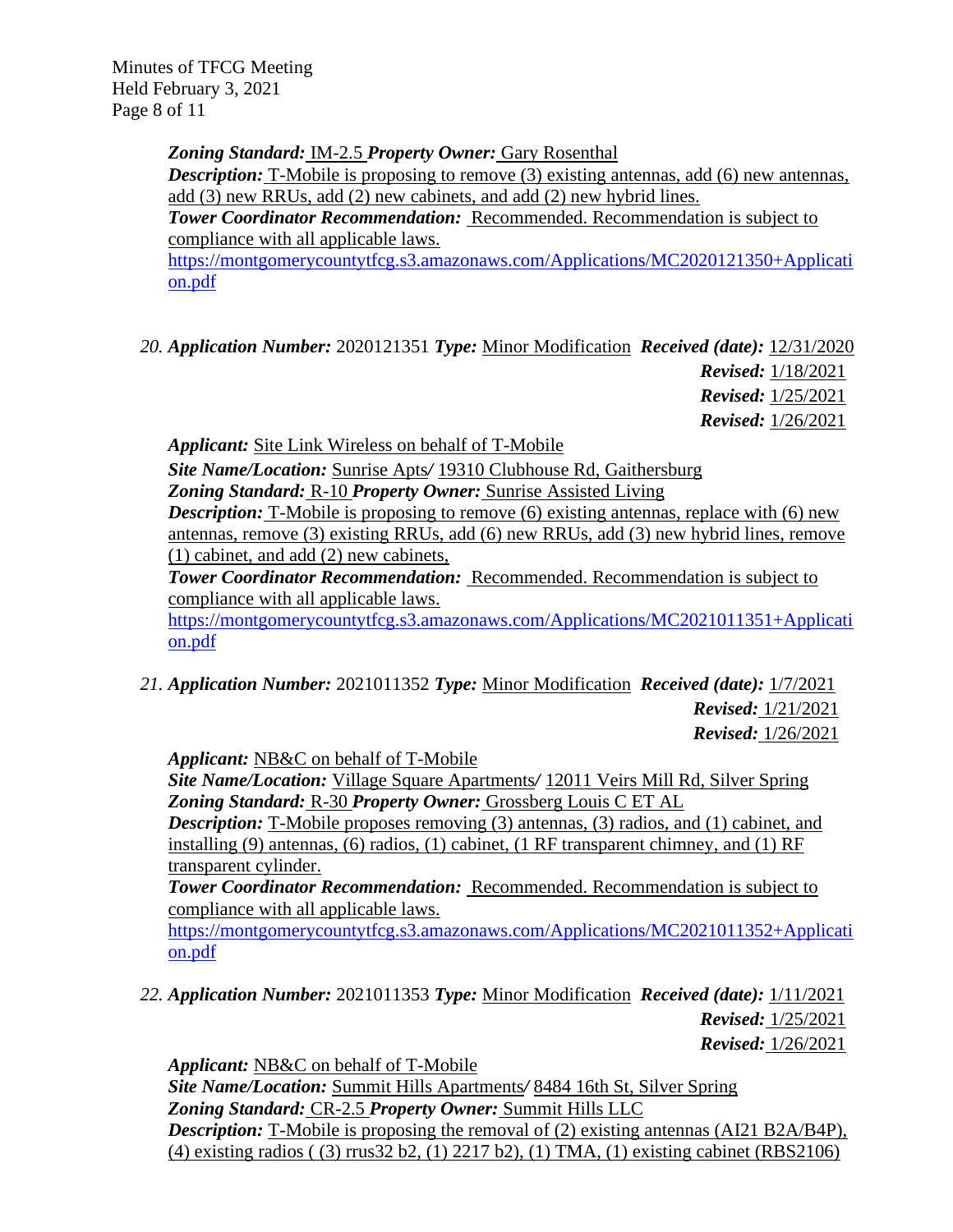Minutes of TFCG Meeting Held February 3, 2021 Page 9 of 11

> and all unused existing cables and all existing power equipment as well as, the installation of (5) proposed antennas ((4) AIR 6449 B41, (1) RFSAPXVAALL18\_43\_UNA20), (5) proposed radios (1)  $4449 B71+B85$  and (4)  $4424 b25$ , (5) proposed  $6x12$  hybrid cables, (2) proposed cabinets, (1) proposed sled mounted, (1) proposed AC panel, (1) proposed disconnect, (1) proposed meter, and a proposed cable tray.

*Tower Coordinator Recommendation:* Recommended. Recommendation is subject to compliance with all applicable laws.

[https://montgomerycountytfcg.s3.amazonaws.com/Applications/MC2021011353+Applicati](https://montgomerycountytfcg.s3.amazonaws.com/Applications/MC2021011353+Application.pdf) [on.pdf](https://montgomerycountytfcg.s3.amazonaws.com/Applications/MC2021011353+Application.pdf)

*23. Application Number:* 2021011355 *Type:* Minor Modification *Received (date):* 1/12/2021 *Revised:* 1/25/2021

*Revised:* 1/26/2021

*Applicant:* NB&C on behalf of T-Mobile

*Site Name/Location:* Chateau Apartments*/* 9727 Mt. Pisgah Rd, Silver Spring *Zoning Standard:* R-H *Property Owner:* Hillzo LP

*Description:* T-Mobile proposes removing (3) antennas, (3) radios, (2) cabinets, and installing (3) antennas, (3) radios, and (1) cabinet at the existing telecommunications facility.

*Tower Coordinator Recommendation:* Recommended. Recommendation is subject to compliance with all applicable laws.

[https://montgomerycountytfcg.s3.amazonaws.com/Applications/MC2021011355+Applicati](https://montgomerycountytfcg.s3.amazonaws.com/Applications/MC2021011355+Application.pdf) [on.pdf](https://montgomerycountytfcg.s3.amazonaws.com/Applications/MC2021011355+Application.pdf)

*24. Application Number:* 2021011356 *Type:* Minor Modification *Received (date):* 1/12/2021 *Revised:* 1/22/2021 *Revised:* 1/27/2021

*Applicant:* NB&C on behalf of T-Mobile

*Site Name/Location:* Miller Company Bldg*/* 4701 Sangamore Rd, Bethesda *Zoning Standard:* NR-0.75 *Property Owner:* WC & AN Miller Development Co *Description:* T-Mobile proposes removing (3) antennas, (3) radios, (1) cabinet, and installing (9) antennas, (6) radios, (2) cabinets, and (1) canister mount at the existing telecommunications facility.

*Tower Coordinator Recommendation:* Recommended. Recommendation is subject to compliance with all applicable laws.

[https://montgomerycountytfcg.s3.amazonaws.com/Applications/MC2021011356+Applicati](https://montgomerycountytfcg.s3.amazonaws.com/Applications/MC2021011356+Application.pdf) [on.pdf](https://montgomerycountytfcg.s3.amazonaws.com/Applications/MC2021011356+Application.pdf)

*25. Application Number:* 2021011357 *Type:* Minor Modification *Received (date):* 1/12/2021  *Revised:* 1/19/2021

*Applicant:* Site Link Wireless on behalf of T-Mobile *Site Name/Location:* E-Z Storage*/* 12311 Parklawn Dr, Rockville *Zoning Standard:* IL-1.0 H-50 *Property Owner:* Rockville Land LLLP **Description:** This is an existing rooftop site with a height of 37'-6". T-Mobile proposes to modify their existing installation of (9) panel antennas by removing and replacing (6) antennas at the existing 45'-6" RAD. The proposed new antennas will be (3) Ericsson AIR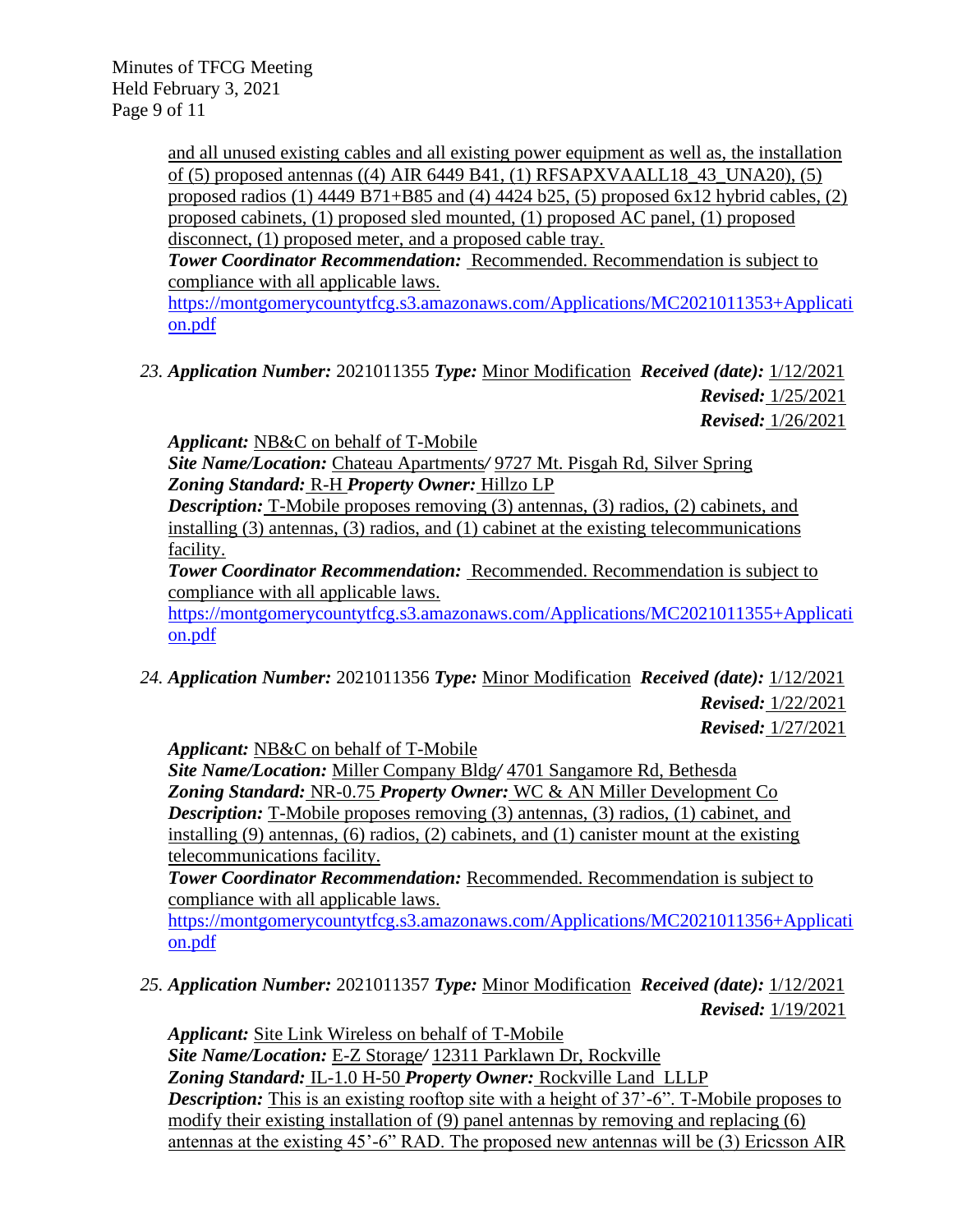Minutes of TFCG Meeting Held February 3, 2021 Page 10 of 11

> 6449 B41 (33.1"x20.6"x8.6") and (3) RFS APXVAARR24\_43-U-NA20  $(95.9"x24.0"x8.5")$ . They will also remove (3) and install (6) RRU's – (3) 4449 B71+B85 RRU's and (3) 4415 B25 RRU's. And they will replace the existing antenna support frames and remove (1) RBS 3106 and install (2) equipment cabinets (Ericsson 6160  $\&$  B160) on the existing equipment platform.

*Tower Coordinator Recommendation:* Recommended. Recommendation is subject to compliance with all applicable laws.

[https://montgomerycountytfcg.s3.amazonaws.com/Applications/MC2021011357+Applicati](https://montgomerycountytfcg.s3.amazonaws.com/Applications/MC2021011357+Application.pdf) [on.pdf](https://montgomerycountytfcg.s3.amazonaws.com/Applications/MC2021011357+Application.pdf)

Marjorie Williams noted the committee had received questions from the public. Shawn Thompson explained there was a question concerning antennas that were stacked one above another, and if the TFCG interprets the antenna length to be the combined length or each antenna individually. There are length limitations in Montgomery County on the permissible size of an antenna. In this case – Application 2021011356 – the proposed antenna installation would be installed on top of previously existing antennas on site. Each antenna has its own enclosure to hold the parts that make up the antenna. The existing antenna qualifies as its own antenna and enclosure and the new proposed antenna also qualifies as a separate antenna. These are considered independent and are each within the Zoning Ordinance's length limits for antennas. In this case, the complicating factor is that there is an additional site enclosure, a concealment shroud that covers the radios and equipment and all three enclosed antennas too. Our interpretation of the regulation is that this is a separate shroud and does not impact our understanding of the three antennas as individual units. The TFCG Chair reached out to DPS and the County Attorney and they confirmed that we are interpreting the regulation in the way it was intended to be interpreted.

Michelle Grace made a motion that all items on the Consent Agenda be recommended. Martin Rookard seconded the motion. Felicia Hyatt abstained, and the motion was otherwise unanimously approved.

# **Action Item: Regular Agenda Regular Agenda**

*1. Application Number:* 2020121335 *Type:* Colocated *Received (date):* 12/8/2020  *Revised:* 12/21/2020  *Revised:* 1/6/2021

*Applicant:* NB&C on behalf of AT&T Wireless

*Full Corporate Name of the Facility Owner:* New Cingular Wireless PCS, LLC *Site Name/Location:* Clarksburg Premium Outlets */* 22711 Clarksburg Rd, Clarksburg *Zoning Standard:* CRT-0.5 *Property Owner:* WSSC *Description:* Install 6 proposed antennas, 12 proposed RRH's, 4 proposed DC9's on existing water tank. Install 6 proposed conduits below grade from WIC to water tank, 4 proposed innerducts for power and fiber cables, 4 fiber slack boxes, 1 proposed standby 30

kW diesel generator and 1 proposed walk in cabinet on new concrete pad. (4) CommScope NNHH-65C-R4 will be installed on the railing at 135' and (2) Commscope 2NN2HH-33C-R4 will be installed at 135' atop a 133.9' water tank.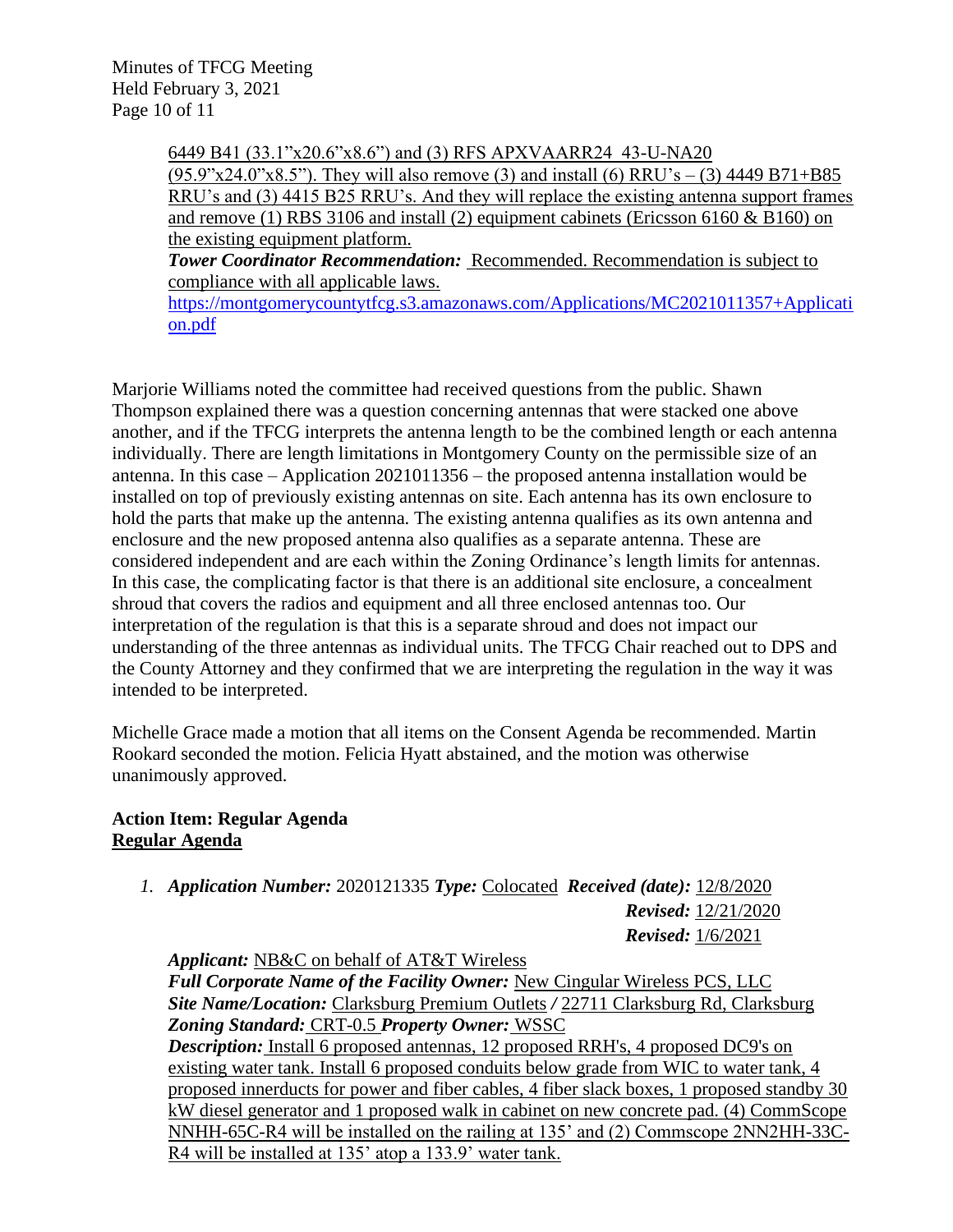Minutes of TFCG Meeting Held February 3, 2021 Page 11 of 11

> **Tower Coordinator Recommendation:** Recommended on condition the applicant provides written approval from WSSC at the time of permitting. Recommendation is subject to compliance with all applicable laws. [https://montgomerycountytfcg.s3.amazonaws.com/Applications/MC2020121335+Applicati](https://montgomerycountytfcg.s3.amazonaws.com/Applications/MC2020121335+Application.pdf) [on.pdf](https://montgomerycountytfcg.s3.amazonaws.com/Applications/MC2020121335+Application.pdf)

Julie Elias summarized the application. Martin Rookard advised that WSSC had no further requirements for the application.

Boyd Lawrence made a motion to recommend the application on the Regular Agenda. Patricia Wolford seconded the motion, and it was unanimously approved except for Felicia Hyatt who abstained.

The meeting was adjourned.

The next TFCG meeting is scheduled for March 3, 2021, at 2 p.m.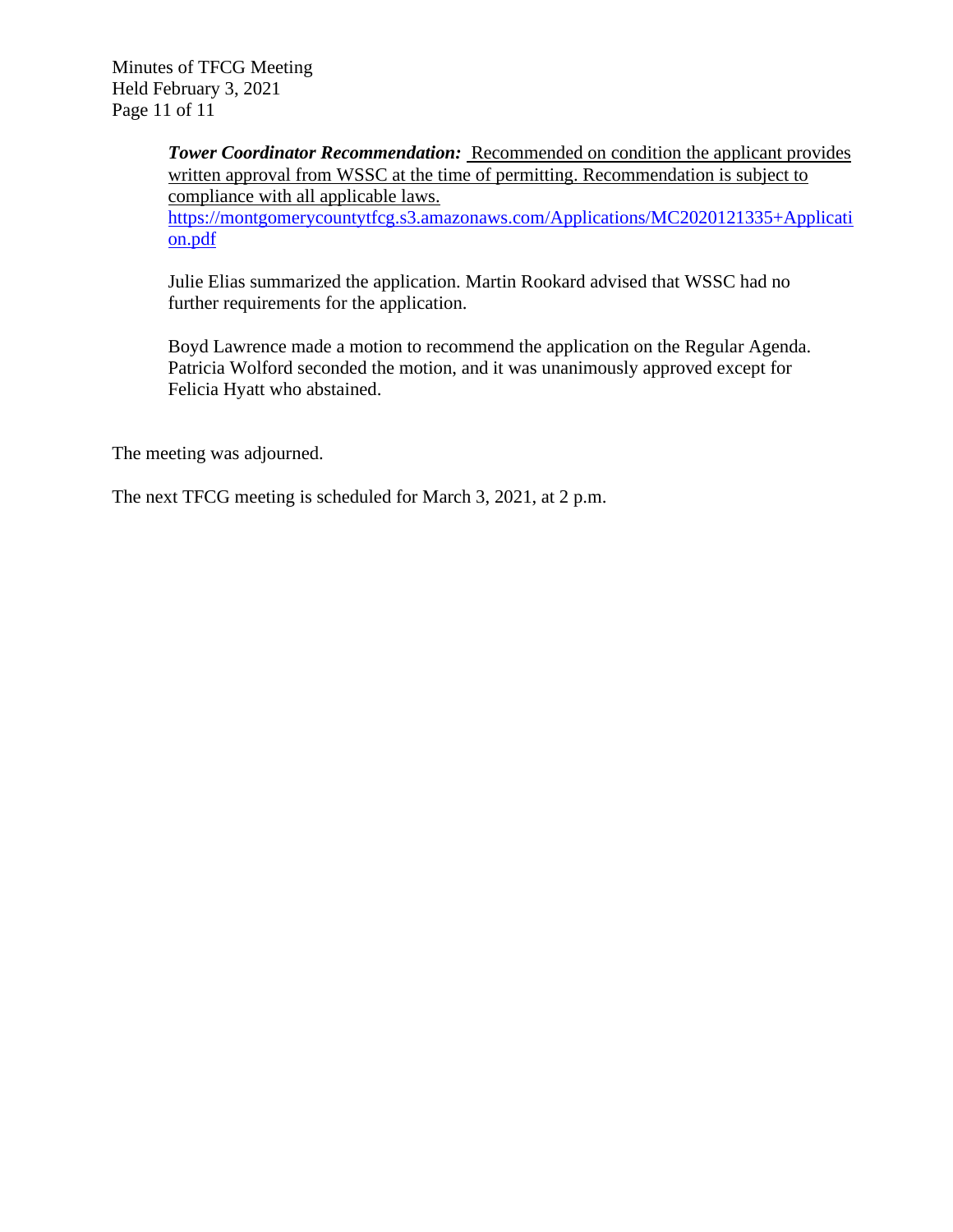## **Julie Elias**

| From:                                         | Williams, Marjorie <marjorie.williams@montgomerycountymd.gov></marjorie.williams@montgomerycountymd.gov>                                                                                                                                                                      |
|-----------------------------------------------|-------------------------------------------------------------------------------------------------------------------------------------------------------------------------------------------------------------------------------------------------------------------------------|
| Sent:                                         | Wednesday, February 3, 2021 2:35 PM                                                                                                                                                                                                                                           |
| To:                                           | suepresent                                                                                                                                                                                                                                                                    |
| Cc:                                           | 'Daryl Braithwaite'; Hyatt, Felicia; 'Michelle Grace'; 'Boyd Lawrence'; 'Martin Rookard';<br>benjamin.berbert@montgomeryplanning.org; Sanayi, Dan; Stuckey, Max; Williamson, Thomas A.;<br>Wolford, Patricia; Spielberg, Debbie; Bishop, Cheryl; Roper, Gail; 'W. Eric Meyer' |
| Subject:                                      | Re: Antenna review                                                                                                                                                                                                                                                            |
| <b>Follow Up Flag:</b><br><b>Flag Status:</b> | Follow up<br>Completed                                                                                                                                                                                                                                                        |
| <b>Categories:</b>                            | MoCo                                                                                                                                                                                                                                                                          |

#### **[EXTERNAL EMAIL]**

Sue

Per your request I will attach your question and the County's reply to the minutes.

#### Margie

#### *Marjorie L. Williams*

*Broadband, Cable & Franchise Division Manager Chair of the Transmission Facilities Coordination Group (TFCG) Staff to the Cable Compliance Commission Montgomery County Government Department of Technology Services Office of Broadband Programs (240) 777-3762 main www.montgomerycountymd.gov/obp*

**From:** suepresent <suepresent@comcast.net>

**Sent:** Wednesday, February 3, 2021 1:54 PM

**To:** Williams, Marjorie <Marjorie.Williams@montgomerycountymd.gov>

**Cc:** 'Daryl Braithwaite' <darylb@takomaparkmd.gov>; Hyatt, Felicia <Felicia.Hyatt@montgomerycountymd.gov>;

'Michelle Grace' <michelle.grace@montgomeryparks.org>; 'Boyd Lawrence' <boyd\_lawrence@mcpsmd.org>; 'Martin Rookard' <martin.rookard@wsscwater.com>; benjamin.berbert@montgomeryplanning.org

<benjamin.berbert@montgomeryplanning.org>; Sanayi, Dan <Yazdan.Sanayi@montgomerycountymd.gov>; Stuckey, Max <Max.Stuckey@montgomerycountymd.gov>; Williamson, Thomas A.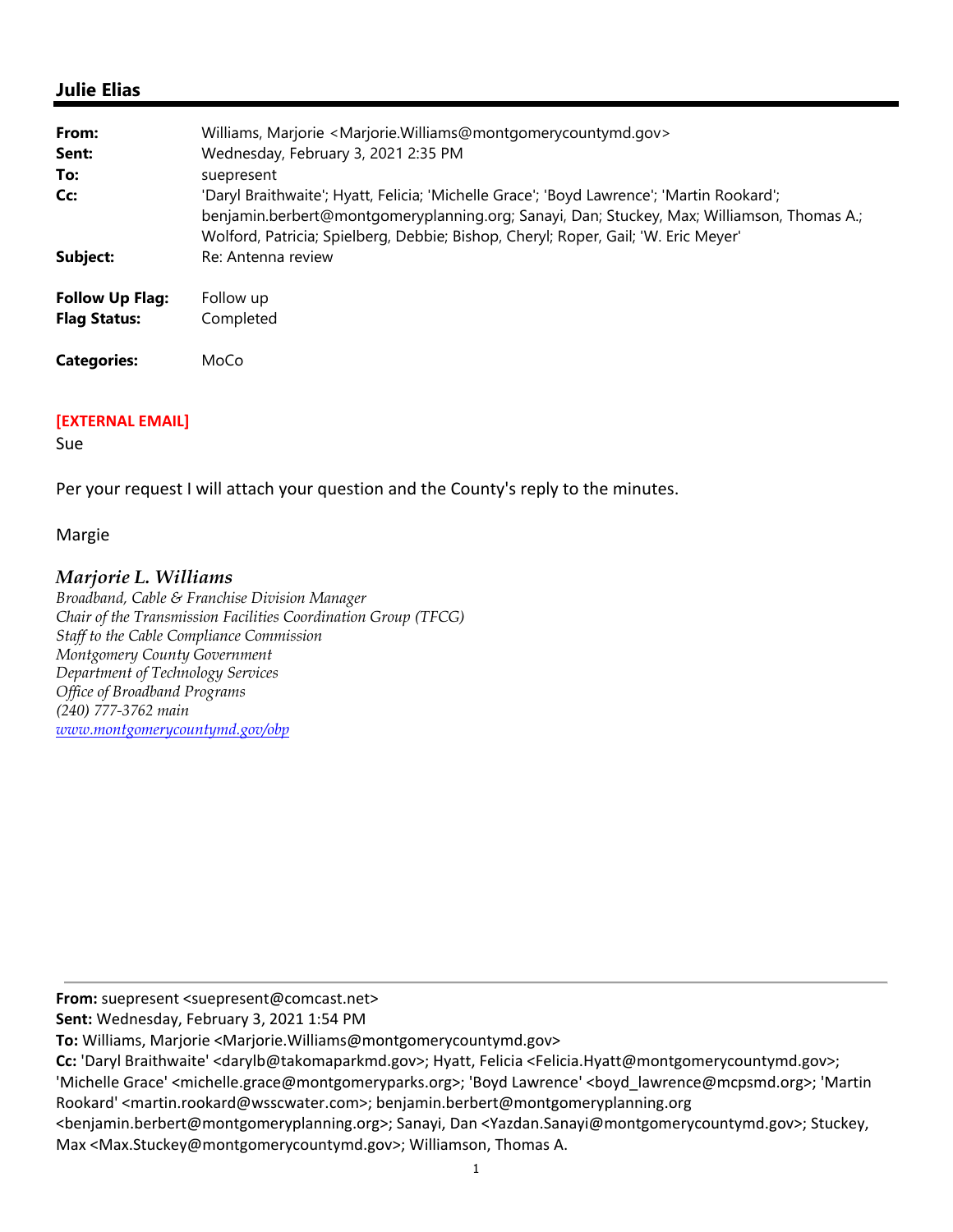<Thomas.Williamson@montgomerycountymd.gov>; Wolford, Patricia <Patricia.Wolford@montgomerycountymd.gov>; Spielberg, Debbie <Debbie.Spielberg@montgomerycountymd.gov>; Bishop, Cheryl <Cheryl.Bishop@montgomerycountymd.gov>; Roper, Gail <Gail.Roper@montgomerycountymd.gov>; 'W. Eric Meyer' <wemeyer@yahoo.com> **Subject:** RE: Antenna review

# **[EXTERNAL EMAIL]**

#### Margie,

Thank you for your reply. I'm requesting that you place my inquiry and a record of your response in the minutes, so that the public can track this change since the prior minutes said otherwise.

Sue

**From:** Williams, Marjorie [mailto:Marjorie.Williams@montgomerycountymd.gov]

**Sent:** Wednesday, February 03, 2021 1:52 PM

**To:** Suepresent <suepresent@comcast.net>

**Cc:** Daryl Braithwaite <darylb@takomaparkmd.gov>; Hyatt, Felicia <Felicia.Hyatt@montgomerycountymd.gov>; Michelle Grace <michelle.grace@montgomeryparks.org>; Boyd Lawrence <boyd\_lawrence@mcpsmd.org>; Martin Rookard <martin.rookard@wsscwater.com>; benjamin.berbert@montgomeryplanning.org; Sanayi, Dan

<Yazdan.Sanayi@montgomerycountymd.gov>; Stuckey, Max <Max.Stuckey@montgomerycountymd.gov>; Williamson, Thomas A. <Thomas.Williamson@montgomerycountymd.gov>; Wolford, Patricia

<Patricia.Wolford@montgomerycountymd.gov>; Spielberg, Debbie <Debbie.Spielberg@montgomerycountymd.gov>; Bishop, Cheryl <Cheryl.Bishop@montgomerycountymd.gov>; Roper, Gail <Gail.Roper@montgomerycountymd.gov>; W. Eric Meyer <wemeyer@yahoo.com>

**Subject:** Antenna review

Sue

Good Afternoon. I am responding to the email that you wrote to Patricia Wolford in DPS on January 29, 2021. I have spoken to staff in DPS and the County Attorney's Office , each individual antenna is reviewed separately. Placing one antenna on top of another does not convert two antennas into one.

Margie

# *Marjorie L. Williams*

*Broadband, Cable & Franchise Division Manager Chair of the Transmission Facilities Coordination Group (TFCG) Staff to the Cable Compliance Commission Montgomery County Government Department of Technology Services Office of Broadband Programs (240) 777-3762 main www.montgomerycountymd.gov/obp*